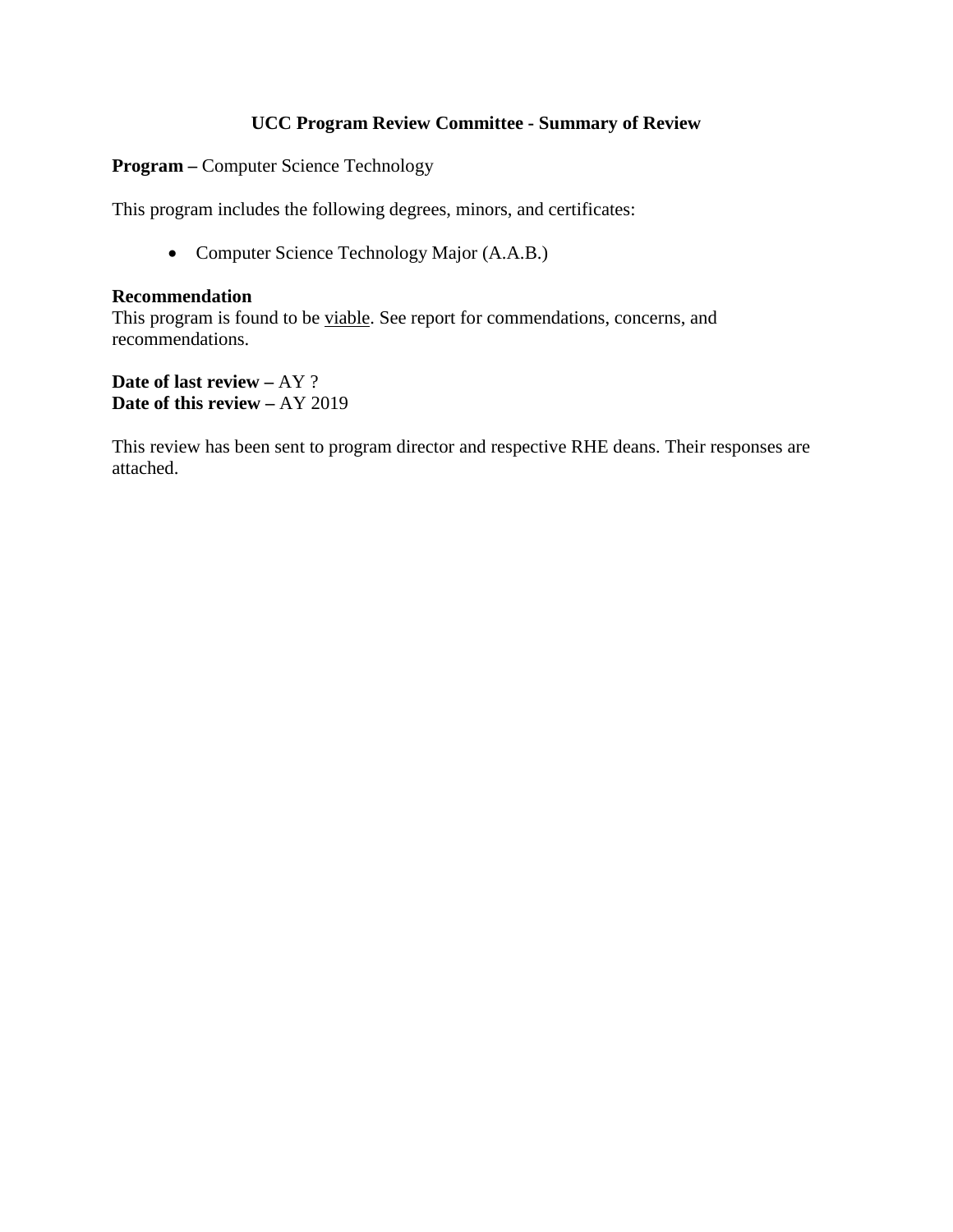# **Ohio University Curriculum Council (UCC) Program Review Committee**

# **Computer Science Technology Program (CTCH) UCC 7-Year Review On-Site Committee Report**

Report Date: November 23, 2018 by Dr. Andy Igonor and Dr. James R. McKean

# **EXECUTIVE SUMMARY**

This report summarizes the on-site review activities for the Computer Science Technology (CTCH) program as a component of the University Curriculum Council (UCC) Program Review process conducted by Dr. Andy Igonor (external reviewer) and Dr. James R. McKean (internal reviewer). After a thorough review of the provided CTCH Self-Study Report, the reviewers conducted on-site visits at Ohio University Lancaster, home campus for the CTCH Program on November 7, 2018 and November 8, 2018. During these on-site visits, reviewers had the opportunity to interact with program faculty, students and administrative staff to validate their observations of the CTCH program in context and clarify information contained in the self-study assessment.

Drs. Igonor and McKean had the opportunity to review various aspects of the CTCH program with particular focus on the UCC program review committee's mandate focusing on assessment planning, curricular development, faculty workload, scholarship responsibilities and resource allocation. Through on-site visits and interactions with program faculty, students and administrative staff, the reviewers had the opportunity to witness firsthand, the program's atmosphere vis-à-vis the entire campus operations, strengths and challenges, student support and areas of concerns. Of particular significance is the viability of the program given the nationwide trend of declining enrollments and declining revenues facing degree-granting postsecondary institutions in general and Ohio public regional campuses in specific. After enrollment increases nationwide rose 20% between 2005 to 2010, enrollments in degree-granting postsecondary institutions fell 5% between 2010 and 2015.<sup>1</sup> In response, CTCH has offered 1-credit hour courses and increased the numbers of non-CTCH majors enrolling in these offerings. Similarly, during this review period nationwide, after a 27% decrease in degrees conferred between years 2004 and 2010, degree-granting postsecondary institutions experienced overall increases of degree conferrals in computer and information sciences of 23% between years 2010 and 2015.<sup>2</sup> Degrees awarded in the CTCH Program experienced similar fluctuations. Degrees awarded in

<sup>&</sup>lt;sup>1</sup> Digest of Education Statistics, 2016. U.S. Department of Education, National Center for Education Statistics  $2$  Ibid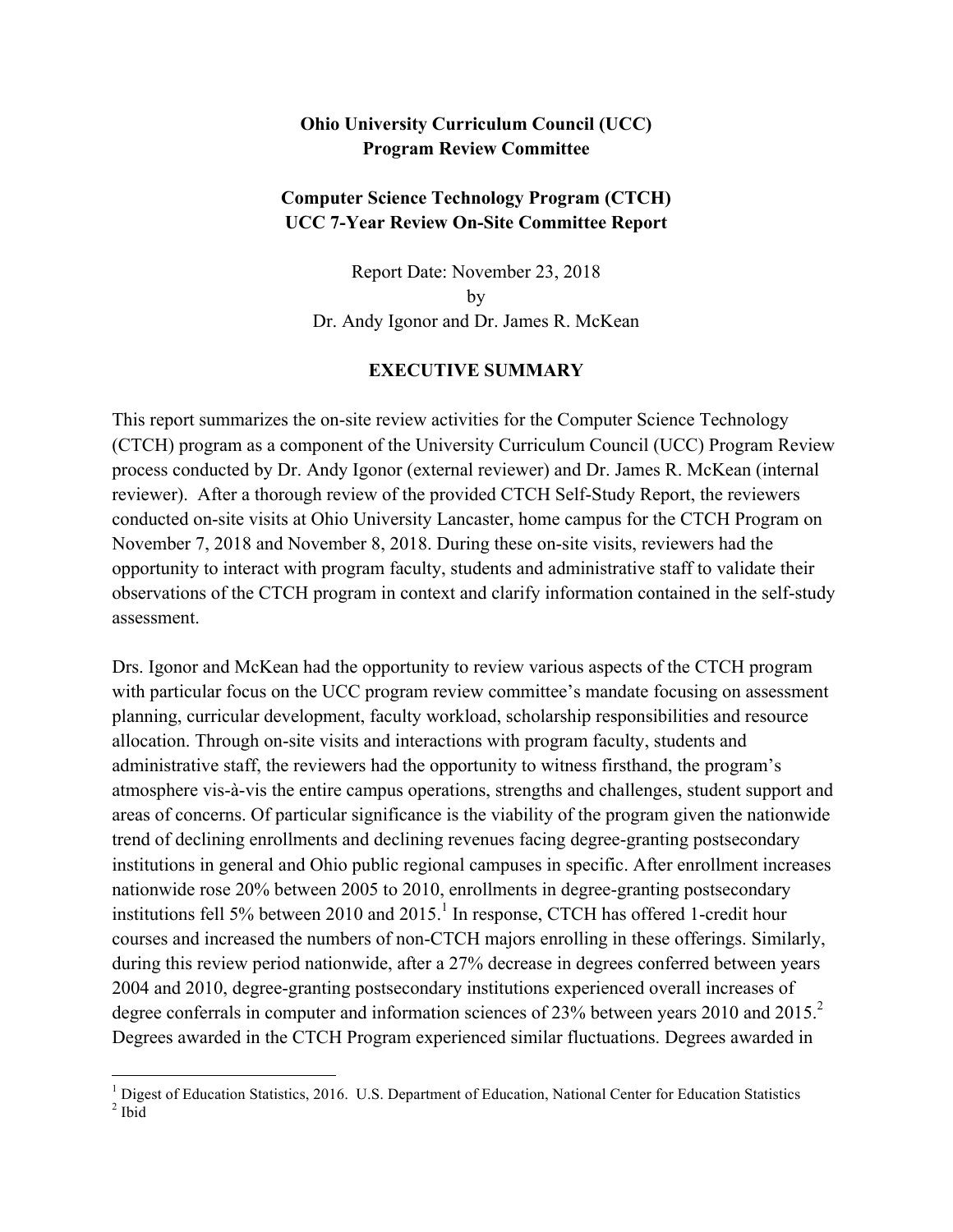the CTCH program ranged from 19 in 2010-2011 to a high of 24 in 2014-2015. During the 2016- 2017 academic year, the CTCH program conferred a total of 18 degrees across the regional campus system. These trends provide opportunities for the CTCH program to work collaboratively with existing baccalaureate completion programs in regional higher education, such as BTAS and BSAM, to create clear pathways for students toward baccalaureate degree completion. The reviewers were very impressed with the overall program coordination of the CTCH program by faculty and campus administration at the Lancaster campus as well as the program's Chillicothe campus director where the program remains sound. If the number of CTCH majors at the Southern campus continues to increase, the reviewers suggest adding additional Group II faculty resources. While specific concerns are noted in this report relative to faculty support, faculty diversity, future curriculum coverage and program transferability, the reviewers concur that the CTCH program is strong and viable. This internal report is subdivided into sections beginning with program evaluative narrative, specific on-site committee findings and culminates in a program viability statement.

# **CTCH PROGRAM EVALUATIVE NARRATIVE**

The CTCH program at Ohio University in Lancaster was evaluated on November 7 and 8, 2018 as part of the University's academic program review committee's 7-year review. The review committee comprised of an external reviewer, Dr. Andy Igonor, Dean of the Ross College of Business at Franklin University and an internal reviewer, Dr. James R. McKean, Law Enforcement Technology Program Coordinator at Ohio University. On November 7 and 8, the reviewers met on-site with the CTCH RHE Program Coordinator, Mike Kelley and faculty Dr. Christine Wolf and Dr. Da Zhang. Faculty from Ohio University Chillicothe and Southern campuses were able to connect through Zoom to answer questions and discuss the CTCH program at their campuses. The team had the opportunity to meet with approximately 20 students, split between face-to-face and Zoom video conferencing. The team also toured the institution's facilities including the library, student advising offices and student classrooms, and had the opportunity to meet with the Dr. Jim Smith, Dean of Ohio University, Lancaster campus.

The Computer Science Technology (CTCH) program emphasizes the computing and problem solving skills used by successful computer professionals since its inception on the Ohio University Lancaster campus in 1985. Additionally, the program is offered on the Ohio University Chillicothe under the coordination of a Group II faculty member. Based on the low number of CTCH majors at the Southern campus, they currently operate the program without a full-time campus director. The reviewers were impressed with the level of coordination and communication among the campuses provided by RHE Program Coordinator Mike Kelley. In addition to studying current technologies, students develop the ability to learn new technologies, complete projects, work in teams, and other skills valued in an ever-changing workplace. Students take courses in networking, programming, and database website management to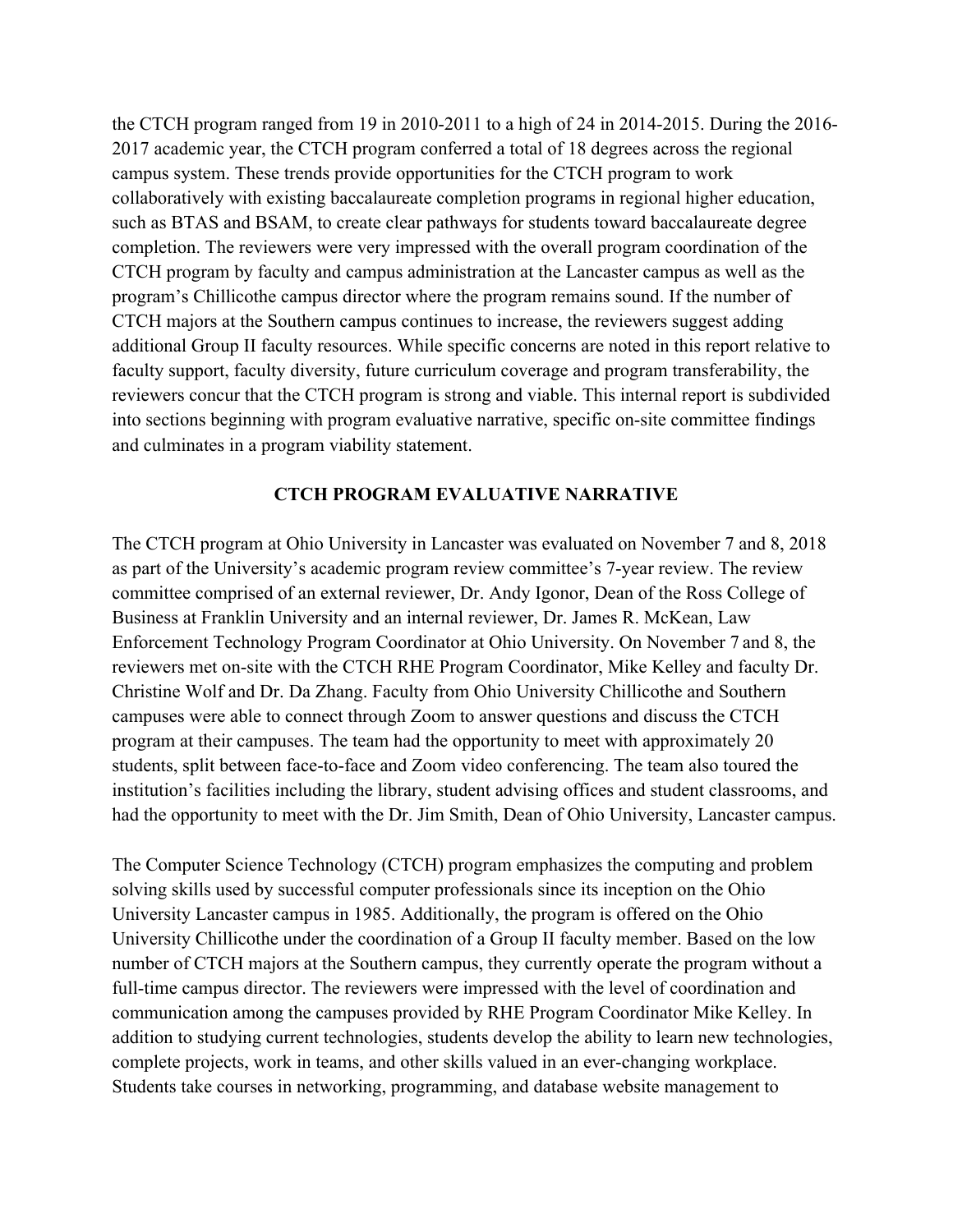develop a broad set of skills in the profession. Of significance during this review period, the institution transitioned from quarters to semesters. During this transition, the CTCH program conducted a comprehensive curricular review of the program technical course offerings and program requirements. Six core technical courses in networking, programming, hardware, analysis, website management and databases comprise the technical major requirements with students selecting electives from CTCH or Electronic Media (EM) fulfill their major requirements. This curricular flexibility enables students to align their academic plan with their aspirations or employment goals upon graduation. Degrees awarded remain stable with 52 from the Chillicothe campus, 53 from the Lancaster campus and 30 from the Southern<sup>3</sup> campus during the review period. Reviews of the self-study report, meetings with the CTCH program director, faculty and student, and on-site tours of facilities confirms that the CTCH program is viable.

# **Is the current number and distribution of faculty sufficient to carry out the broad overall mission of the CTCH program (Teaching; Research, Scholarship and Creative Activity; Service)?**

Instructional delivery of the CTCH Program is provided by an extremely qualified staff of four (4) full-time faculty throughout the system complemented by Group III adjuncts. At the Lancaster campus, there are two Group 1 tenured associate professors with terminal degrees and one Group 2 lecturer. At the Chillicothe campus, a Group 2 faculty member coordinates the campus program and advises student majors. The Southern campus utilizes the administrative Director of Information to coordinate campus programmatic activities and provide student major advising while Group III adjuncts provide instructional delivery. The reviewers found this potentially problematic as the flexible curricular design of the program depends primarily upon student advising to determine elective enrollments based on the student's intended aspirations upon graduation. Faculty with practitioner experiences perform this function at a higher level than administrative staff as they are more likely to engage in professional development activities necessary to remain current in the field. If the number of CTCH majors continue to increase at Southern, it is likely to further exacerbate this issue. [See below tables for CTCH Courses Taught by Instructor Rank, Format and Campus]

Like many similar programs, the CTCH program has seen an enrollment decline in the last few years. For example, the self-study report noted a decline in enrollment from 138 in the Fall of 2011 to a low of 89 in the Fall of 2017. However, class enrollment has increased from 1,176 in 2014-15 to 1,551 in 2015-16 due in part to service courses offered to non-CTCH majors.

Despite these trends, it appears that the current number of faculty is sufficient to meet the needs of the CTCH program—especially if there is a continued high level of communication between RHE Program Coordinator Mike Kelley and Southern Campus Director Mary Malone. In the

<sup>&</sup>lt;sup>3</sup> Note: See Concern section of report for additional information on faculty resources at Southern campus.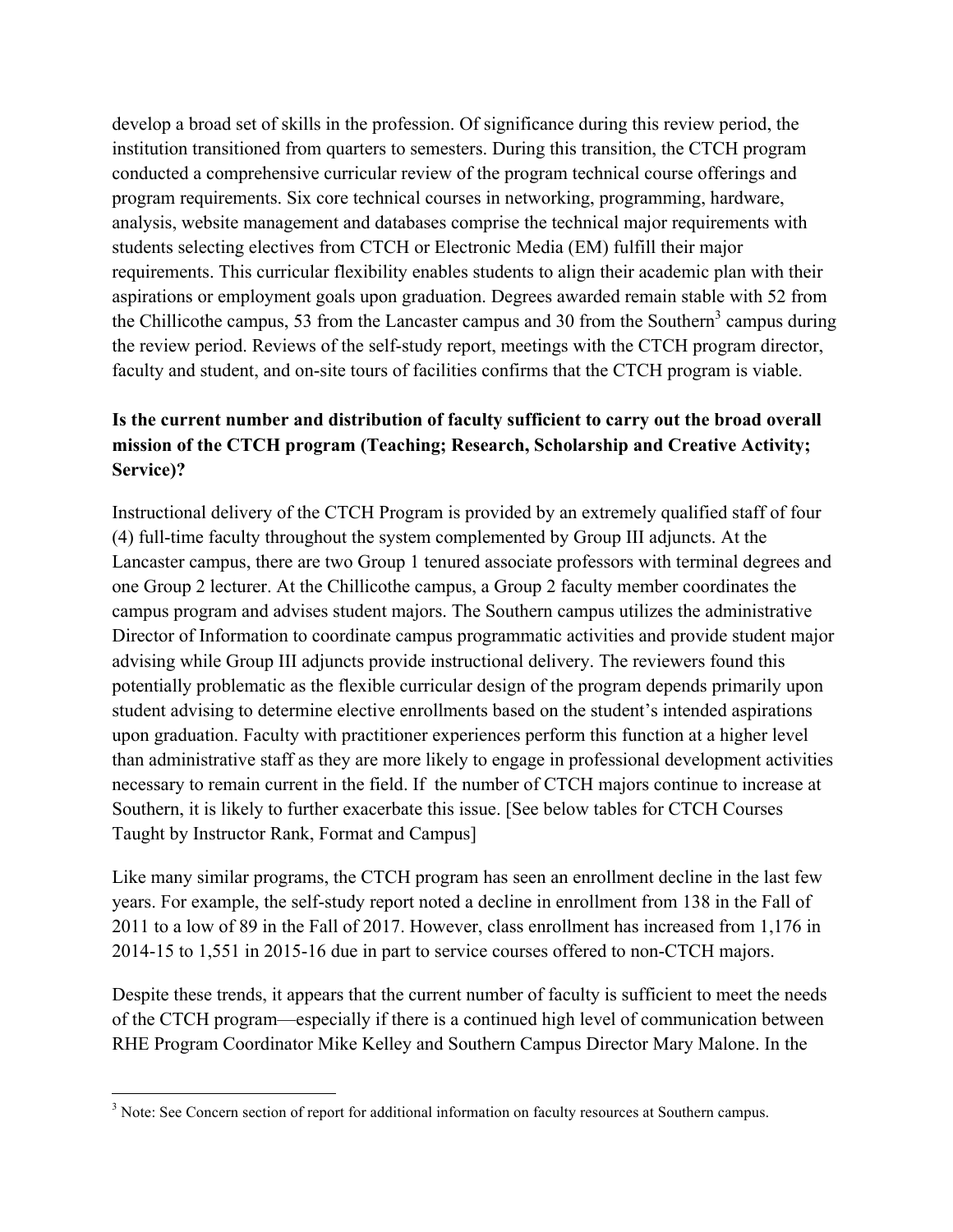short term, faculty collaboration between Lancaster and Southern could alleviate some of these faculty concerns. Additionally, CTCH faculty profiles compare favorably with peer programs such as the Business Management Technology (BMT) program.

| Totals - CTCH Courses Taught by Instructor Rank and Format - 2017-2018 |         |        |                 |                |        |                 |                |        |                 |  |
|------------------------------------------------------------------------|---------|--------|-----------------|----------------|--------|-----------------|----------------|--------|-----------------|--|
|                                                                        | Online  |        |                 | Hybrid         |        |                 | <b>FTF</b>     |        |                 |  |
| <b>Instructor</b>                                                      | Courses | Credit | <b>Students</b> | Courses        | Credit | <b>Students</b> | Courses        | Credit | <b>Students</b> |  |
| Rank                                                                   | Taught  | Hours  | Enrolled        | Taught         | Hours  | Enrolled        | Taught         | Hours  | Enrolled        |  |
| Group I                                                                | 15      | 37     | 264             |                | 3      | q               |                | 9      | 32              |  |
| Group II                                                               | 22      | 36     | 509             | $\overline{3}$ | 7      | 57              | 7              | 21     | 94              |  |
| Group III                                                              | 45      | 67     | 1116            | 5              | 15     | 50              | $\overline{2}$ | 6      | 23              |  |
| <b>Totals</b>                                                          | 82      | 140    | 1889            | $\mathbf q$    | 25     | 116             | 12             | 36     | 149             |  |

| <b>OU-Chillicothe - CTCH Courses Taught by Instructor Rank and Format - 2017-2018</b> |         |        |                 |                |        |                 |            |        |                 |  |
|---------------------------------------------------------------------------------------|---------|--------|-----------------|----------------|--------|-----------------|------------|--------|-----------------|--|
|                                                                                       | Online  |        |                 | <b>Hybrid</b>  |        |                 | <b>FTF</b> |        |                 |  |
| <b>Instructor</b>                                                                     | Courses | Credit | <b>Students</b> | Courses        | Credit | <b>Students</b> | Courses    | Credit | <b>Students</b> |  |
| Rank                                                                                  | Taught  | Hours  | Enrolled        | Taught         | Hours  | Enrolled        | Taught     | Hours  | Enrolled        |  |
| Group I                                                                               |         |        |                 |                |        |                 |            |        |                 |  |
| Group II                                                                              | 5       | 15     | 92              | $\overline{2}$ | 6      | 54              |            | 15     | 66              |  |
| <b>Group III</b>                                                                      | 6       | 8      | 87              |                |        |                 | C          | 6      | 23              |  |
| <b>Totals</b>                                                                         | 11      | 23     | 179             |                | 6      | 54              | 7          | 21     | 89              |  |

| <b>OU-Lancaster - CTCH Courses Taught by Instructor Rank and Format - 2017-2018</b> |         |        |                 |                |                         |          |            |        |                 |  |
|-------------------------------------------------------------------------------------|---------|--------|-----------------|----------------|-------------------------|----------|------------|--------|-----------------|--|
|                                                                                     | Online  |        |                 | <b>Hybrid</b>  |                         |          | <b>FTF</b> |        |                 |  |
| <b>Instructor</b>                                                                   | Courses | Credit | <b>Students</b> | <b>Courses</b> | Credit                  | Students | Courses    | Credit | <b>Students</b> |  |
| Rank                                                                                | Taught  | Hours  | Enrolled        | Taught         | Hours                   | Enrolled | Taught     | Hours  | Enrolled        |  |
| Group I                                                                             | 15      | 37     | 264             |                |                         | Q        |            | Q      | 32              |  |
| Group II                                                                            | 17      | 21     | 417             |                |                         | ◠        |            | 6      | 28              |  |
| Group III                                                                           |         |        |                 |                |                         |          |            |        |                 |  |
| <b>Totals</b>                                                                       | 32      | 58     | 681             | $\overline{2}$ | $\overline{\mathbf{4}}$ | 12       | 5          | 15     | 60              |  |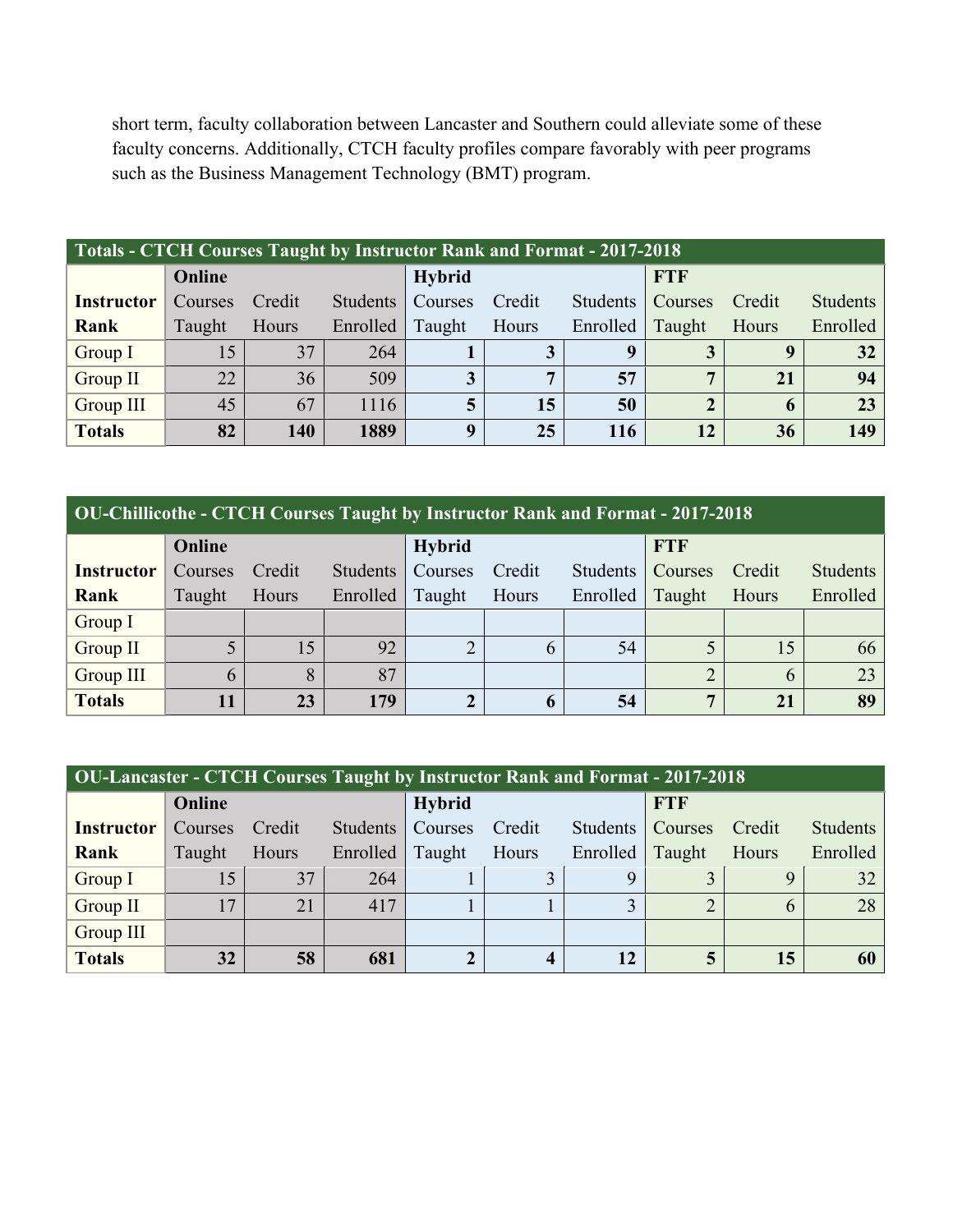| <b>OU-Southern - CTCH Courses Taught by Instructor Rank and Format - 2017-2018</b> |                |        |                 |               |        |                 |                  |                  |                 |  |
|------------------------------------------------------------------------------------|----------------|--------|-----------------|---------------|--------|-----------------|------------------|------------------|-----------------|--|
|                                                                                    | Online         |        |                 | <b>Hybrid</b> |        |                 | <b>FTF</b>       |                  |                 |  |
| <b>Instructor</b>                                                                  | <b>Courses</b> | Credit | <b>Students</b> | Courses       | Credit | <b>Students</b> | <b>Courses</b>   | Credit           | <b>Students</b> |  |
| Rank                                                                               | Taught         | Hours  | Enrolled        | Taught        | Hours  | Enrolled        | Taught           | Hours            | Enrolled        |  |
| Group I                                                                            |                |        |                 |               |        |                 |                  |                  |                 |  |
| Group II                                                                           |                |        |                 |               |        |                 |                  |                  |                 |  |
| Group III                                                                          | 39             | 59     | 1029            |               | 15     | 50              |                  |                  |                 |  |
| <b>Totals</b>                                                                      | 39             | 59     | 1029            | 5             | 15     | 50              | $\boldsymbol{0}$ | $\boldsymbol{0}$ |                 |  |

The reviewers noted from the self-report that research, scholarship and creative activity do not appear to be critical requirements for faculty positions. These activities are encouraged and supported, with teaching and meeting student needs considered the most critical job functions performed by CTCH faculty. The self-study report clearly articulated the primary responsibilities of faculty being teaching and curriculum development. Areas of faculty professional development typically focus on improvements in pedagogy, technical and professional skills.

# **Is the level of the CTCH's RSCA appropriate for the program given the size of the faculty and the resources available to the Department? Is the Department's level of external funding at an appropriate level?**

As noted elsewhere in this report, faculty involved in the CTCH program devote a substantial portion of their time to teaching and student support. Depending on faculty contracts, typical teaching load is four three-credit courses, excluding overloads. The CTCH program itself is a hands-on program that provides practical education and training to students seeking to enter the workforce. Faculty teaching in this program are encouraged to do research and contribute to the scholarship of teaching and learning. A review of faculty curriculum vitae demonstrate an acceptable level of presentations and professional development through year 2014 guided by a strategy to improve pedagogy. Significantly, RHE Program Coordinator Michael Kelley obtained Amazon Web Services (AWS) Solutions Architect Associate and AWS Cloud Practitioner certifications in 2018. This is especially important given the online courses delivered at each campus as well as the impact of emergent cloud technology in the workplace environment. In summary, the reviewers found the levels of research, scholarship, and creative activity appropriate for an associate degree technology program.

# **Is the level of service, outside of teaching, appropriate for the program given its size and the role that it plays in the University and broader communities it interacts with? Is the Department able to fulfill its service mission?**

According to the CTCH Self-Study Report, depending on the faculty's contract, the expected level of service contributions outside of teaching varies between 0% and 10%. Given the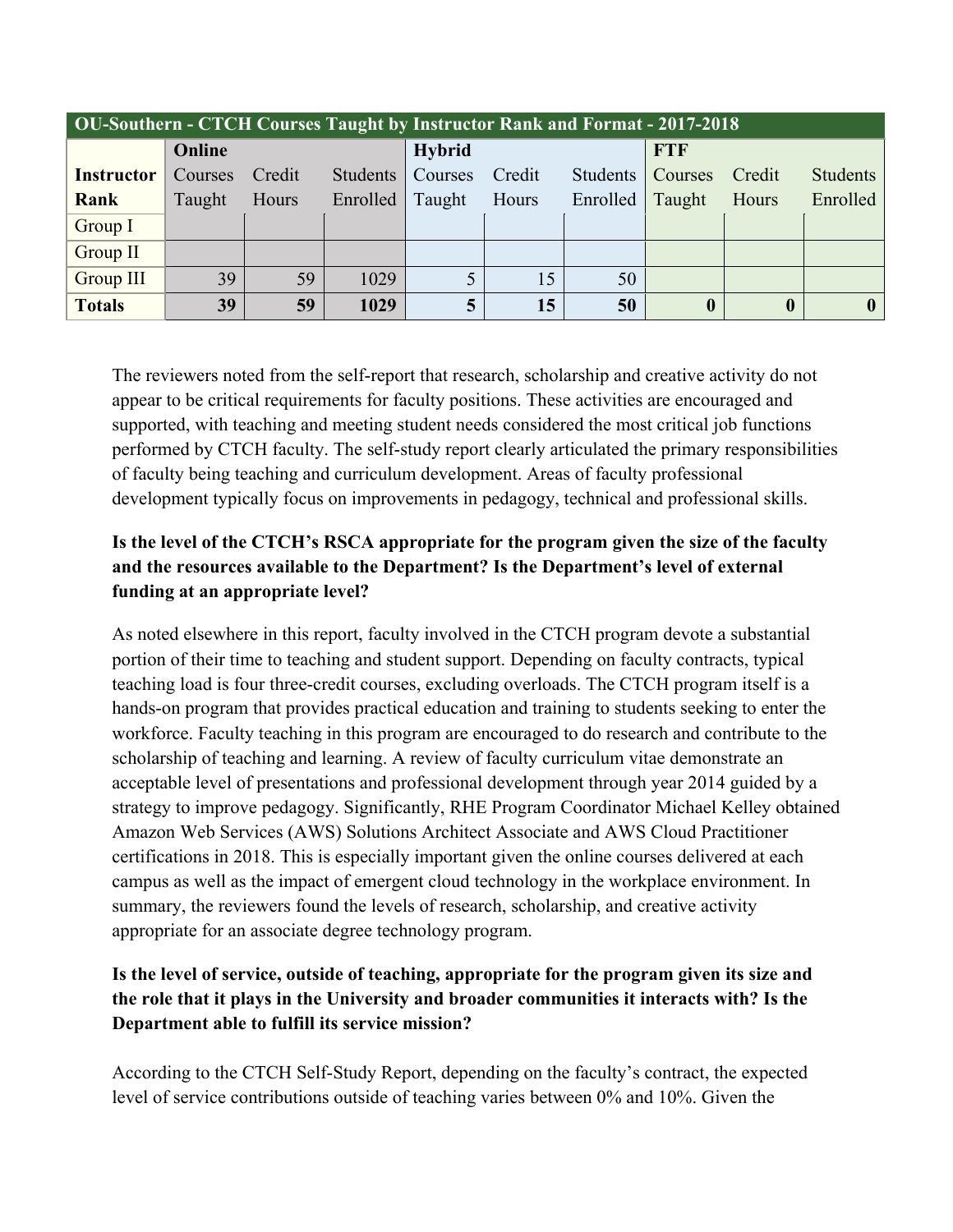expectations for teaching and service to meet the normative criteria for promotion to full professor or senior lecturer as required by RHE and Ohio University guidelines, this was confusing to the reviewers. With service such an integral part of the normative criteria for promotion, an expectation level of 0% for Group 2 faculty is problematic. Despite this language in the self-study report, the reviewers found faculty at the Lancaster, Chillicothe and Southern campuses appropriately involved in professional, university and campus service. The external reviewer felt the institution should consider a structured approach to incorporate faculty community work into its operations while implementing a mechanism to track community outreach and engagement. Peer programs utilize internships as one example to engage with the community and provide students experiential learning. Further, RHE Program Coordinator Mike Kelley serves on the Fairfield County Career Center Cyber Security Program Advisory Committee. Overall, the CTCH program is able to fulfill its mission to the institution and the community given the current level of support that it receives, even though there is room for improvement in professional service or community engagement tracking.

# **Does the Department have an appropriate level of financial resources, staff, physical facilities, library resources, and technology to fulfill its mission?**

Interviews with faculty and staff of the CTCH program, a tour of facilities including computer labs, library and student advising suggests that the department enjoys an appropriate level of financial resources to fulfil its mission. The self-study report confirms the same observation. The student-faculty ratio appear to fall within an expected range when compared to similar institutions. Library resources both physical and electronic, as well as computer laboratories appear sufficient for a program of this size. Student support services in the form of advising complement direct faculty and staff support in the program.

# **Is the Department fulfilling its service role, adequately preparing non- majors for future coursework and/or satisfying the needs for general education?**

The CTCH program fulfills its service roll by preparing non-majors for future coursework or meeting general education needs in two primary methods. First, during the review period the CTCH program instituted a series of 1-credit hour service courses delivered primarily online for non-CTCH majors. These one hour workshops cover topics such as MS Office, Photoshop and Google Docs enhancing the academic preparation and integration of non-CTCH majors pursuing a variety of degree programs. The program's class enrollment figures increased from 1,176 in the 2014-15 academic year to 1,551 in 2015-16 due in part to these service courses. Secondly, CTCH 1250 and CTCH 1270 serve as general education options for most associate degree technology programs.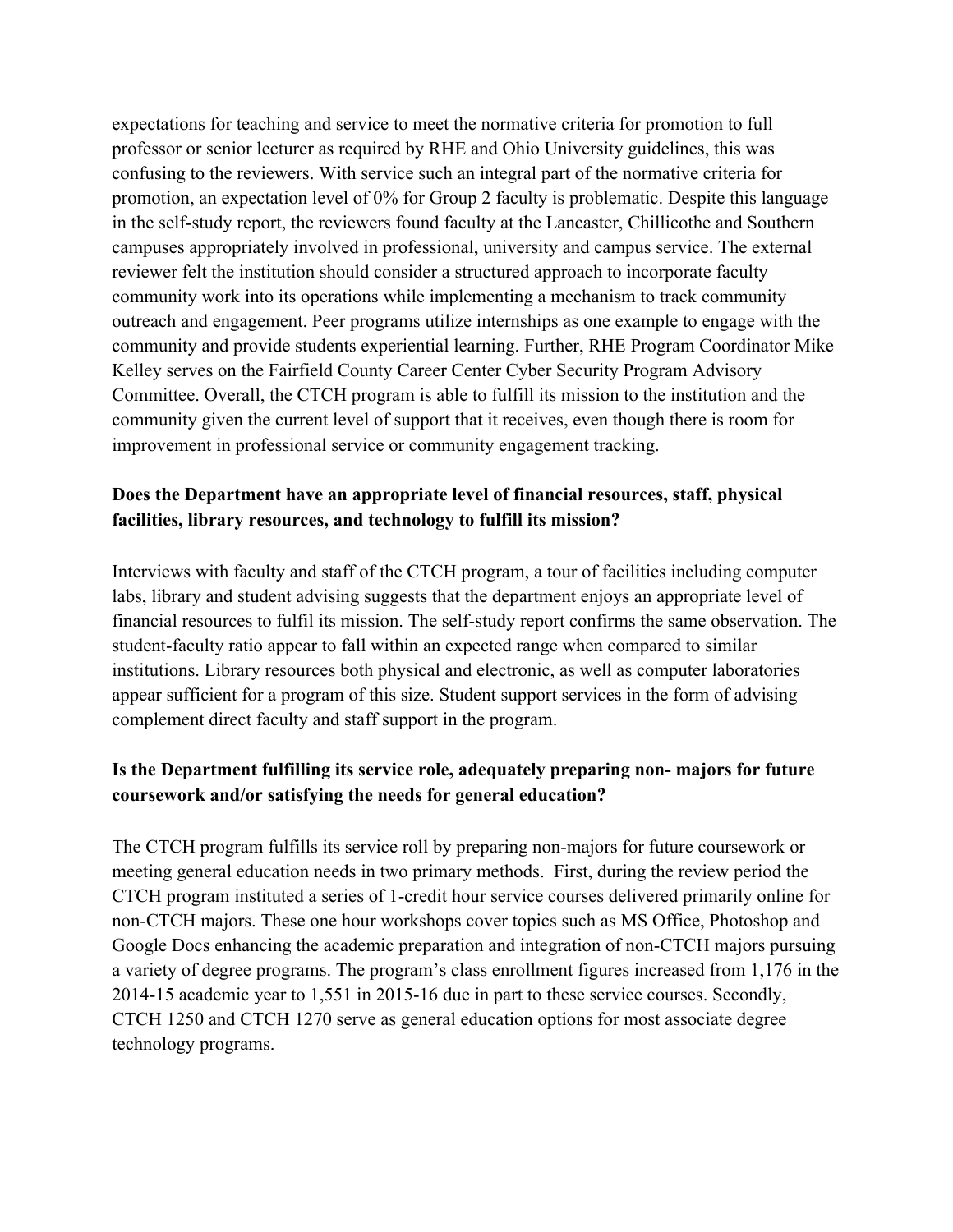# **Is the program attracting majors likely to succeed in the program? Is the number of majors appropriate for the program? Is the program attracting a diverse group of students?**

The program attracts students who are particularly interested in a career in one or more of the information technology areas that the program covers - networking, programming, hardware, analysis, website management, and databases. According to the self-report, there has been a recent trend toward more traditional, recent high school graduates as compared with nontraditional or older adult students. Class completion rates mirror enrollment rates and range from a high in the fall 2011-12 academic year of 5, 675 to a current level of 3,292 for fall 2017 and spring 2018. One area of concern noted by the reviewers is the lack of demographic faculty diversity with students attracted to the program. According to demographic data from Ohio University's Institutional Research, the ethnic composition of CTCH students ranged from 16% of student enrollments in fall of 2010 to averages exceeding 20% through fall of 2017. One recommendation is for the institution to support a deliberate recruitment effort to attract a more demographically diverse faculty pool. In order to increase the ethnic diversity of the faculty, the reviewers recommend the campus utilize their adjunct faculty pool. Students are attracted to programs when their demographic profiles align with faculty.

# **Does the undergraduate curriculum provide majors with an adequate background to pursue discipline-related careers or graduate work following graduation?**

The CTCH program is a two-year associate degree program. Students are able to continue with their studies by transferring into a four-year Bachelor of Science degree at the Ohio University campus in Athens or matriculate into one of Ohio University's baccalaureate completion programs. The external reviewer noted that while the program prepares students to pursue an Information Technology at the main campus, it does not appear to be very transfer friendly when transferring to other institutions as a completion program. One option for consideration is to evaluate opportunities for program articulation with other institutions and seek guidance on improving the transfer process. Another option, is to focus collaboratively with peer programs to create clear pathways to matriculate into one of Ohio University's baccalaureate completion programs such as Applied Management or Technical Studies. The advantage of this option is the ancillary goal to connect with practitioners in the field holding certifications that may align with CTCH and BSAM/BTAS curricula. Ohio University enables students to apply for up to 15 hours of experiential credit toward degree completion at the associate and baccalaureate level supporting this approach as a viable alternative.

# **Are pedagogical practices appropriate? Is teaching adequately assessed?**

The program employs a variety of methods in its program delivery including face to face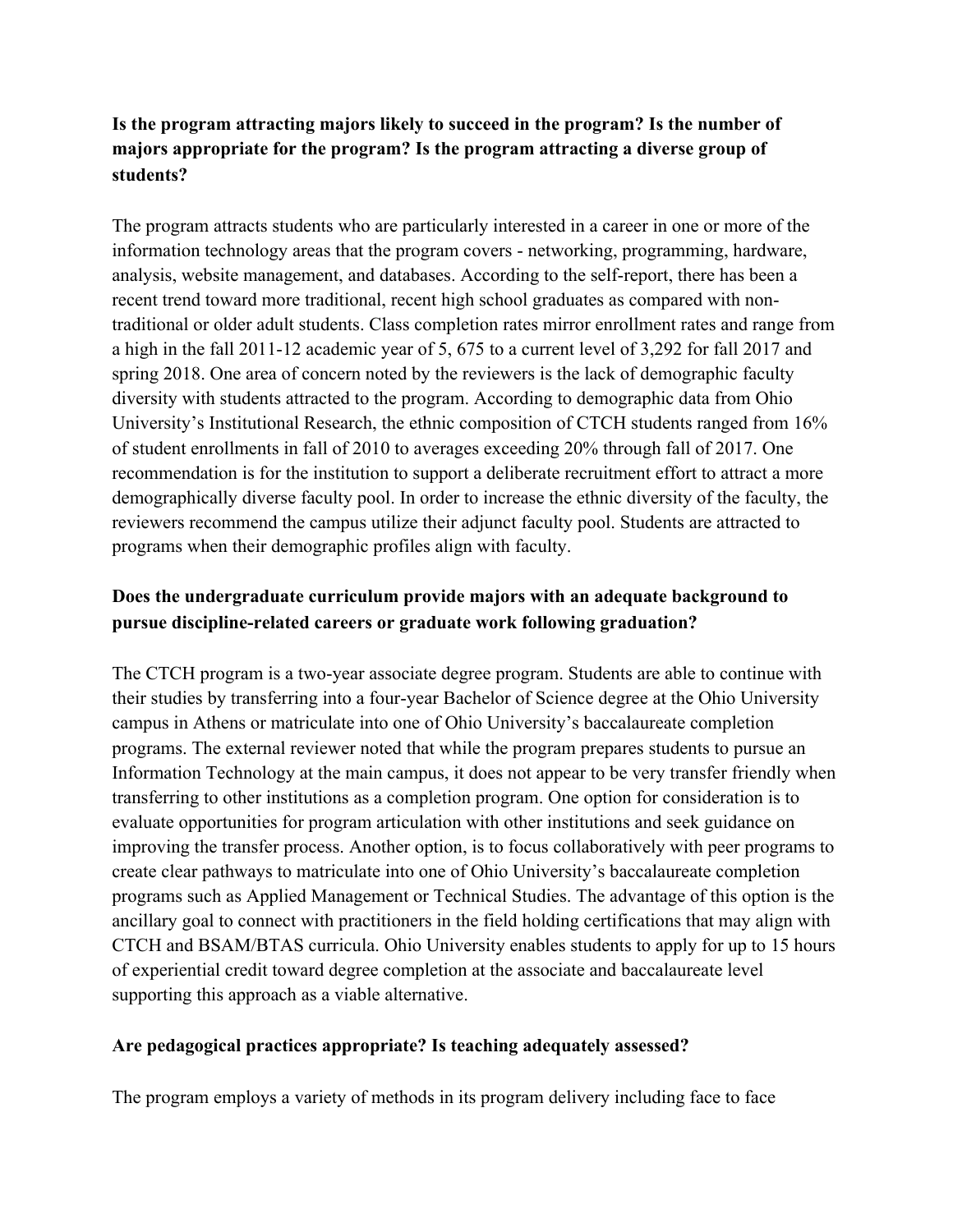traditional classes, hybrid and online class delivery. The proportion of class instruction by academic rank was notable. Based on credit hours, Group 1 tenured faculty taught 24.8% of the classes, Group 2 taught 31.84% and Group III adjunct faculty taught 43.78% in the most recent academic year in which data was available (2017-18). The reviewers felt these ratios were appropriate given the mission of the CTCH program and their general education role. Classroom lectures are supplemented by hands-on practical exercises and the use of publishers' courseware to complement teaching and learning. Further, the use of eBooks enables the CTCH program to substantially reduce student costs.

Although program assessment was implemented very recently in the program, CTCH employs a diversity of direct and indirect evidence-based approaches to assess student learning. Currently, these include examinations, laboratory exercises and in-class presentations. Since most of these techniques rely on a review of student materials by CTCH faculty, the reviewers recommend including a student graduate survey as a way to incorporate direct evidence of student learning emanating from students. Also, a content analysis of the CTCH assessment plan shows four primary program learning outcomes focused on CTCH majors. There appears to be a gap in learning outcome assessment measures for non-CTCH majors enrolled in service or general education courses. Overall, the reviewers felt the assessment practices appear to be appropriate for the type of course and program under review.

# **ON-SITE REVIEW FINDINGS**

In general, the on-site reviewers were thoroughly impressed with the CTCH program, specifically the staff and how they integrate students academically into the campus culture. Similarly, during interactions with students, faculty and administration, it is notable to report this general "sense of community" evident on the Ohio University Lancaster campus. Internal campus stakeholders are dedicated and student-centric in their approach to instruction, advising and developing students for the workforce. CTCH service courses fulfill a critical and important function providing the technical skills necessary to enhance the educational experience and academic preparation of non-CTCH majors. Assessment planning and curricular development is strategic and designed to enable the program to pursue a continuous quality improvement plan to the mutual benefit of students and staff.

It is important to avoid viewing the constructive information that follows in a negative light as the reviewers believe the CTCH program to be a viable, important part of Ohio University's regional campus mission.

o Commendations: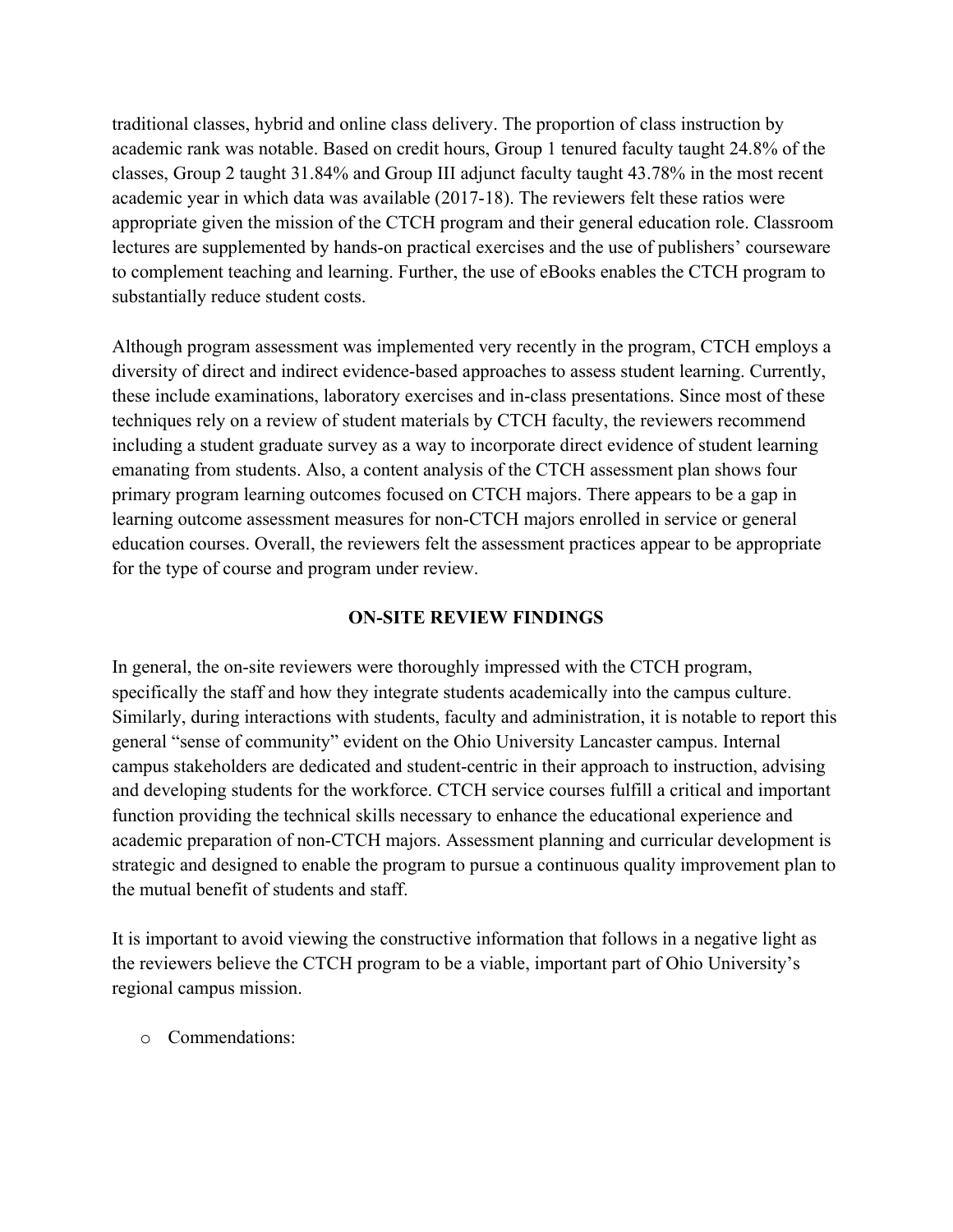- Faculty and staff show a genuine interest in student success. This was evident from the interviews conducted with students. Students on several occasions, provided examples of faculty going above and beyond in ensuring that they learn and succeed;
- The CTCH program boasts qualified faculty with practical and relevant industry hands-on experience;
- Faculty take academic quality seriously. They have put in place a structured plan to update curriculum, ensuring that it is relevant and practical, and that it meets the needs of industry;
- Program Assessment Plan;
- The use of a special topics course ensures topics in the fast-growing technology field are introduced and taught in the CTCH curriculum;
- The CTCH curriculum is well-rounded providing technical and soft skills that students require in order to be successful in the workforce;
- The flexible design of the program allows for students to take courses that align with workforce interests beyond the 6 required technical major courses; and
- Students have access to resources in the form of library and advising support. These resources are easily accessible and complement student learning

# o Concerns:

- Faculty diversity;
- A lack of full-time faculty resources at the Southern campus is problematic for CTCH majors given the flexible curriculum and the need for students to receive specific advising to align their electives with their aspirations;
- Program Assessment Plan "course focused" without strategic student input in assessing the four broad, program learning outcomes;
- The external reviewer felt there is a no formal and structured process in place to assess the effectiveness of curriculum in meeting not only the program's needs but industry needs. Given the dynamic nature of the discipline, a 7-year review is too late to address the ever changing the needs of industry, which the curriculum should reflect;
- There is no formal way to quickly incorporate advisory board feedback into the program given the nature and period of the curriculum course add and review process;
- Prioritize experiential learning and community engagement activities;
- Student options appear limited in transferring to other institutions upon completion of the 2-year CTCH program; and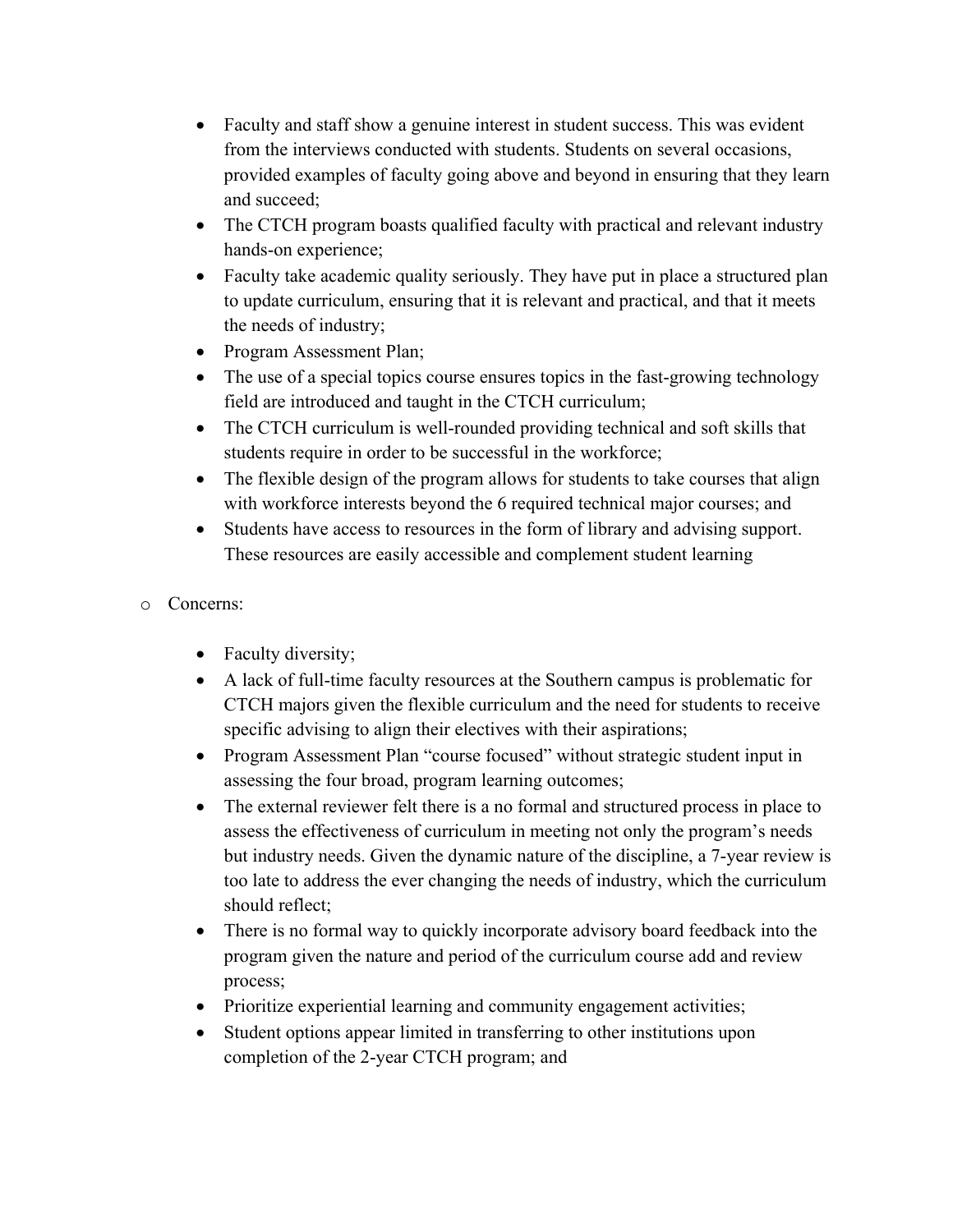- The curriculum appears contain more electives than necessary, sometimes presenting a confusing picture for students in terms of pathways to baccalaureate completion degrees.
- o Recommendations:
	- Comprehensive Faculty and Student Diversity Recruitment Plan;
	- Strategic Personnel Plan to add a Southern Campus Group II Faculty as student majors increase;
	- CTCH Graduate Survey of Program Learning Outcomes;
	- The external reviewer felt a change in the program review process from 7- to 4years would allow for the capturing for emerging trends in the curriculum especially with respect to information technology;
	- There is an opportunity to incorporate new and emerging topics in the curriculum given the dynamic nature of the information technology discipline;
	- Develop an agile curriculum review committee process that allows for quick and effective renewal of curriculum;
	- Develop clear baccalaureate pathways for CTCH degrees at Ohio University or other institutions, emphasizing the CTCH program as the first two years of a completion degree program;
	- Streamline program electives and structurally align courses based on workforce opportunities; and
	- Consider adding electives with current and emerging topics in cybersecurity, analytics, cloud computing and infrastructure management, and artificial intelligence.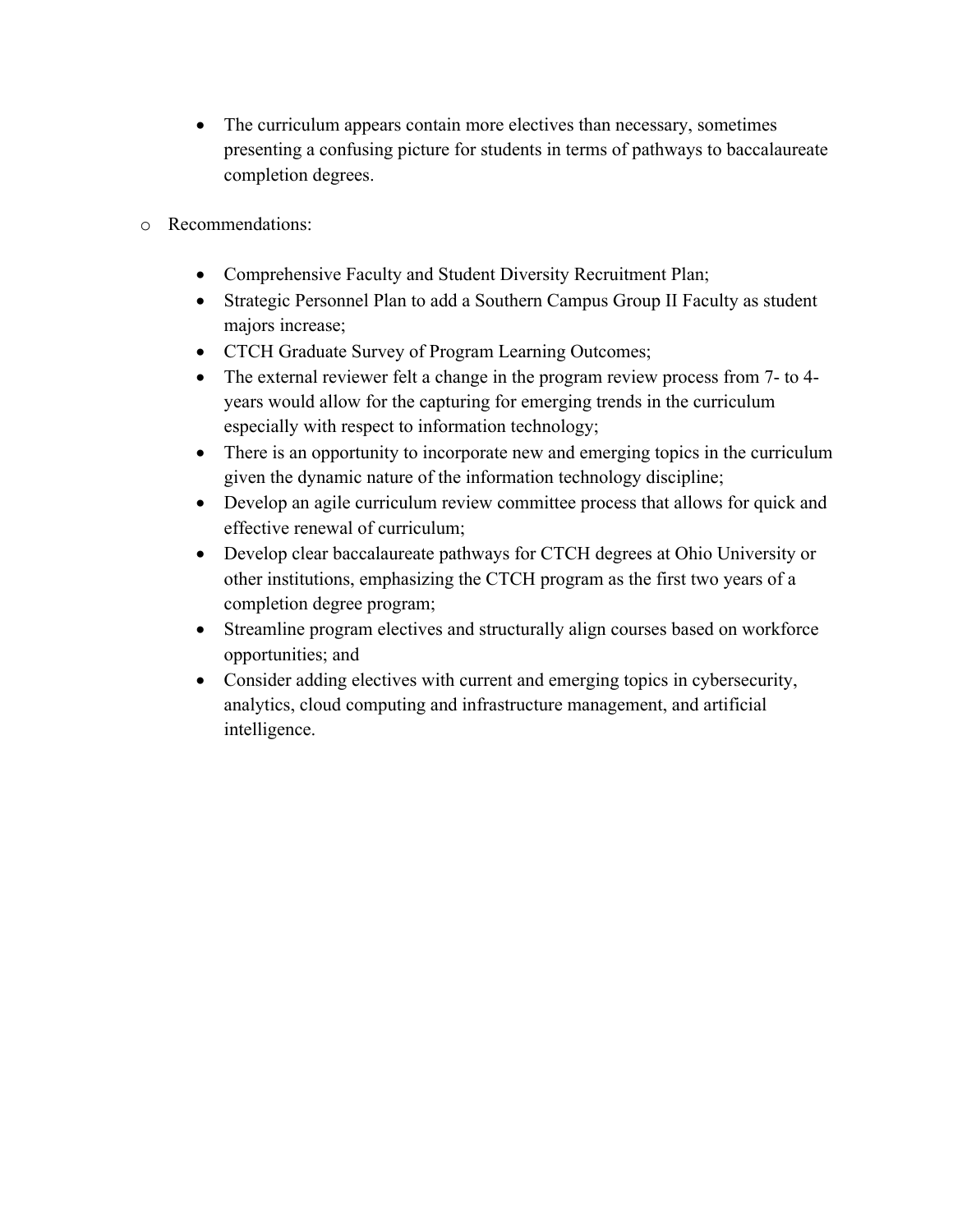## **Computer Science Technology Program – Ohio University**

### **University Curriculum Council – 7 Year Review - 2018**

**Response to Reviewers' Report**

From: Mike Kelley, System Coordinator

Date: 2/15/19

We would like to start by thanking our review team for their time and effort in reviewing our program. By coming on site and meeting with staff, faculty, and students we believe they gained a comprehensive insight into our program. Their report has provided useful feedback on where we are as a program – and more importantly where we need to improve going forward.

Listed below are some of our review committee's recommendations and concerns followed by our response.

# Increase Community Engagement

# Review Committee Concerns/Recommendations:

*The external reviewer felt the institution should consider a structured approach to incorporate faculty community work into its operations while implementing a mechanism to track community outreach and engagement. Peer programs utilize internships as one example to engage with the community and provide students experiential learning.*

*Overall, the CTCH program is able to fulfill its mission to the institution and the community given the current level of support that it receives, even though there is room for improvement in professional service or community engagement tracking.*

*Prioritize experiential learning and community engagement activities.*

# Our Response:

Although we do feel we outreach to the community by serving on community advisory boards we acknowledge we could look for opportunities to do more in this area. We will attempt to develop a tracking system to keep a record of our outreach and engagement and identify ways we further engage with our community.

We meet annually with our advisory committee to gain feedback from our community regarding workforce needs and other trends. At our next meeting in April we plan to discuss with our advisory committee the result of our 7-year review and comments from our reviewers. They may have useful suggestions on how we can better engage with the community and find ways to increase experiential learning (i.e. internships, mentoring, etc.)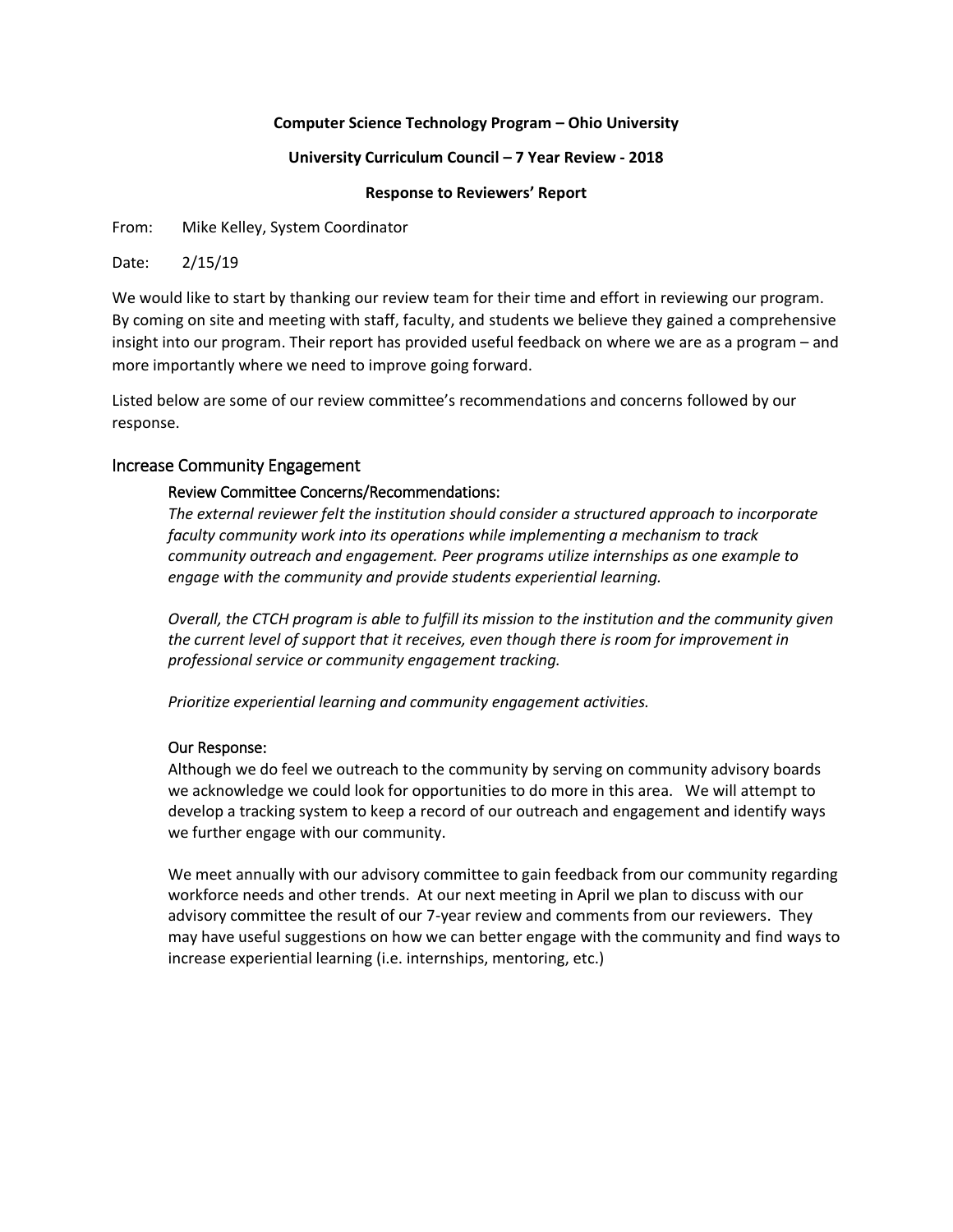# Comprehensive Faculty and Student Diversity Recruitment Plan

# Review Committee Concerns/Recommendations:

*One area of concern noted by the reviewers is the lack of demographic faculty diversity with students attracted to the program. According to demographic data from Ohio University's Institutional Research, the ethnic composition of CTCH students ranged from 16% of student enrollments in fall of 2010 to averages exceeding 20% through fall of 2017. One recommendation is for the institution to support a deliberate recruitment effort to attract a more demographically diverse faculty pool. In order to increase the ethnic diversity of the faculty, the reviewers recommend the campus utilize their adjunct faculty pool. Students are attracted to programs when their demographic profiles align with faculty.*

### Our Response:

Our department strongly supports the goal of having both a diverse faculty and student population. In our report we pointed out that our full-time faculty of four includes one Asian and one female – which is a much larger proportion of diversity than our student population. We plan to share the recommendation of our review committee with those hiring adjunct faculty for our department and see if faculty diversity can be increased through this avenue. We will also be mindful of diversity when hiring resident faculty when new positions arise.

# Develop More Baccalaureate Pathways for CTCH students – both at OU and with Other Institutions

### Review Committee Concerns/Recommendations:

*Develop clear baccalaureate pathways for CTCH degrees at Ohio University or other institutions, emphasizing the CTCH program as the first two years of a completion degree program.*

*The external reviewer noted that while the program prepares students to pursue an Information Technology at the main campus, it does not appear to be very transfer friendly when transferring to other institutions as a completion program. One option for consideration is to evaluate opportunities for program articulation with other institutions and seek guidance on improving the transfer process. Another option is to focus collaboratively with peer programs to create clear pathways to matriculate into one of Ohio University's baccalaureate completion programs such as Applied Management or Technical Studies.*

# Our Response:

We regret the confusion regarding baccalaureate pathways for CTCH graduates. The program's relationship with the Information and Telecommunication Systems (ITS) program in Athens is not a formal 2+2 agreement. We have an informal 2+2 alignment with the program and several of our students have successfully completed the ITS program with little or no need to extend the time required for the bachelor degree.

We would also point out that CTCH is currently marketed as the first two years of Ohio University's Bachelor of Technical & Applied Studies (BTAS), Bachelor of Science in Applied Management (BSAM), and Communications Studies (COMS) programs, so we do feel we have several formal 2+2 options for our students.

We are open to exploring more 2+2 options and are willing to undertake the necessary alignments when the opportunities arise.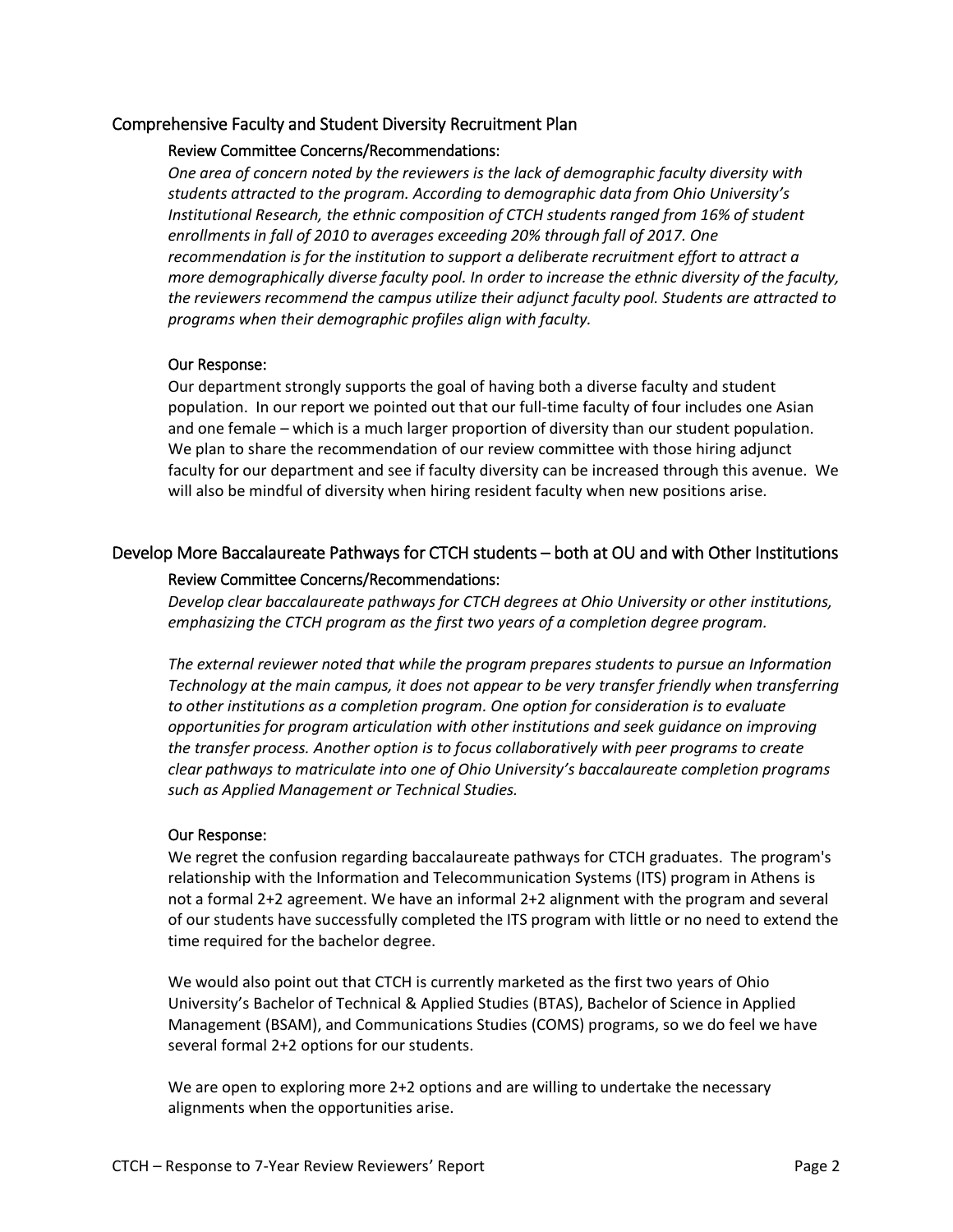## Improvements to Program Assessment Plan

#### Review Committee Concerns/Recommendations:

*Program Assessment Plan "course focused" without strategic student input in assessing the four broad, program learning outcomes.*

*Recommends CTCH Graduate Survey of Program Learning Outcomes.*

### Our Response:

We have just begun to develop our program assessment tools and plan an ongoing process of updating and refining our methods. We plan to enhance our current tool of using course activities to acquire data to measure whether our program is obtaining the necessary outcomes for our students. We also plan to implement a CTCH graduate survey as another program assessment tool.

### Develop Better Methods to Evaluate Program's Curriculum Based on Industry Needs

#### Review Committee Concerns/Recommendations:

*The external reviewer felt there is a no formal and structured process in place to assess the effectiveness of curriculum in meeting not only the program's needs but industry needs*

*There is no formal way to quickly incorporate advisory board feedback into the program given the nature and period of the curriculum course add and review process.*

*The external reviewer felt a change in the program review process from 7- to 4- years would allow for the capturing for emerging trends in the curriculum especially with respect to information technology*.

## Our Response:

Our current 7-year program review schedule is dictated by Ohio University Curriculum Council policy, but our program is open to finding more ways evaluating whether our curriculum matches with industry needs. We do have our yearly advisory committee meeting that we feel helps meet this need. Other approaches that we plan on exploring are more contacts with local IT leaders and past graduates to survey them on the type of IT skills in demand. We will share this with faculty and plan accordingly. The statement pertaining to the nature and period of the curriculum course add and review process will be addressed in the Curriculum Recommendations section below.

### Curriculum Recommendations

#### Review Committee Concerns/Recommendations:

*Develop an agile curriculum review committee process that allows for quick and effective renewal of curriculum.*

*There is an opportunity to incorporate new and emerging topics in the curriculum given the dynamic nature of the information technology discipline.*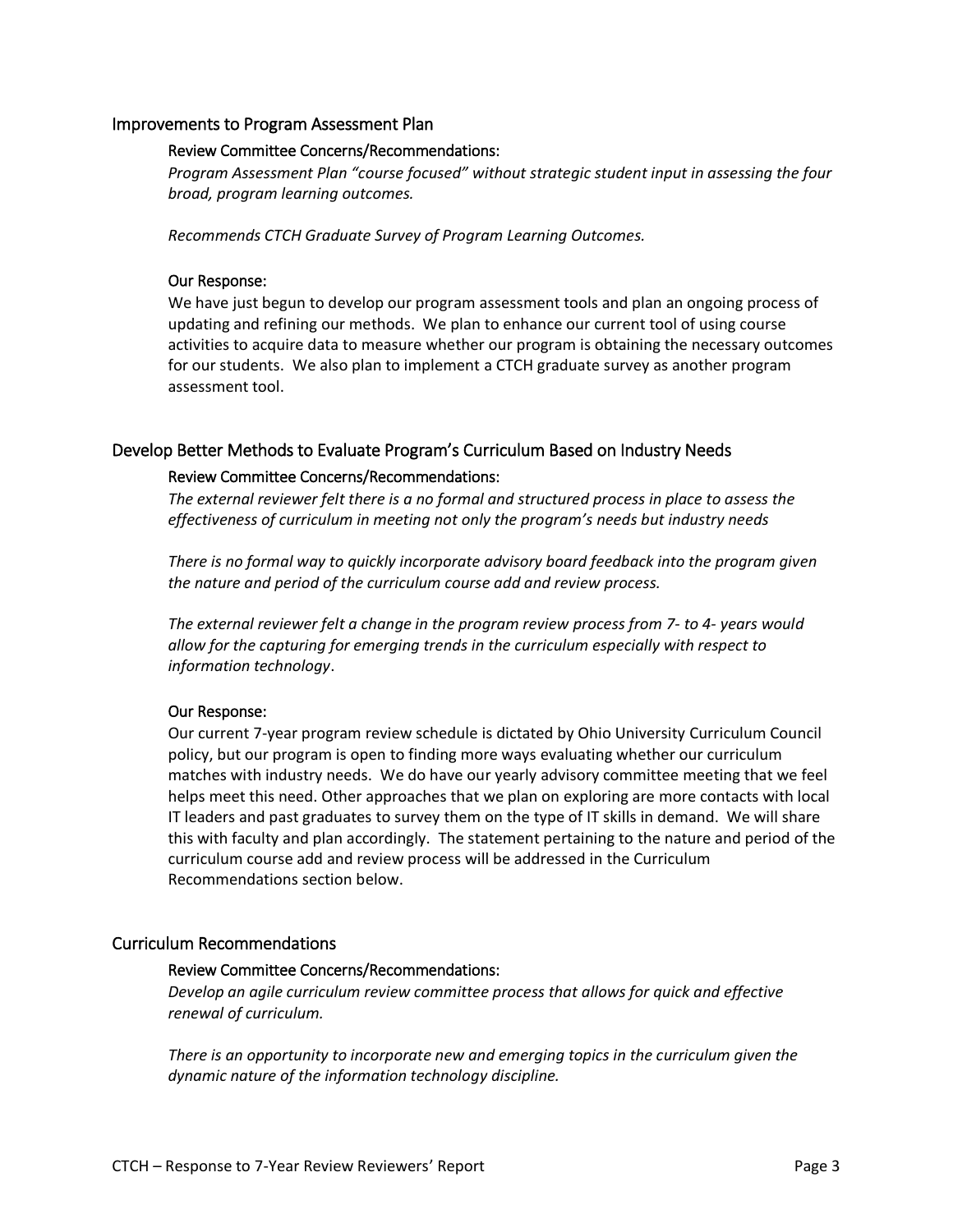*Streamline program electives and structurally align courses based on workforce opportunities.*

*Consider adding electives with current and emerging topics in cybersecurity, analytics, cloud computing and infrastructure management, and artificial intelligence.*

*The curriculum appears contain more electives than necessary, sometimes presenting a confusing picture for students in terms of pathways to baccalaureate completion degrees. Streamline program electives and structurally align courses based on workforce opportunities.*

## Our Response:

One factor to consider in regard to curriculum for our program is that it is a two-year degree, so we feel we have a tight window in which to provide an adequate range of classes for our students. Our strategy is to give them practical IT skills while also providing, in the context of a larger university setting, broader skills that will allow them to adapt to various IT work environments as they progress through their career. In trying to meet this goal we have developed many of our core classes with broad themes that, in the long term, can adapt to changing IT trends. Our core requirement CTCH 1600 Network Concepts I for example allows all our students to have exposure to networking – although the method, technology, and topics used for this course can change over time to meet the current IT market's trends.

We also understand our reviewers' concern and our program will continue to attempt to add new classes (and pare down those no longer necessary) that fit in with current needs of the IT industry. We are currently researching the use of a cloud-based lab environment to be used in new course offerings – and to be integrated into some of our current courses.

It is also worth noting that as part of a larger university we must go through an arduous process to get courses approved and have other curriculum changes completed. This often impedes our efforts to make quick and meaningful changes to our curriculum. At the time of this document, CTCH has 14 proposals in the curriculum committee pipeline. Some of the items have been in the system for over a year.

# Strategic Personnel Plan to add a Southern Campus Group II Faculty as Student Majors Increase

# Review Committee Concerns/Recommendations:

*A lack of full-time faculty resources at the Southern campus is problematic for CTCH majors given the flexible curriculum and the need for students to receive specific advising to align their electives with their aspirations.*

# Our Response:

It is important to note that all students in our program at Ohio University Southern are being advised and assisted by Mary Lou Malone. Mary Lou, although not CTCH faculty per se, is the coordinator for our program at OUS.

We acknowledge that all classes at OUS are currently being taught by adjunct faculty. Although adjunct faculty provide a valuable role in our program, and almost every other university setting, we understand that there has also been value placed on having full-time faculty deliver longterm quality education to students. The current decision not to have full-time CTCH faculty at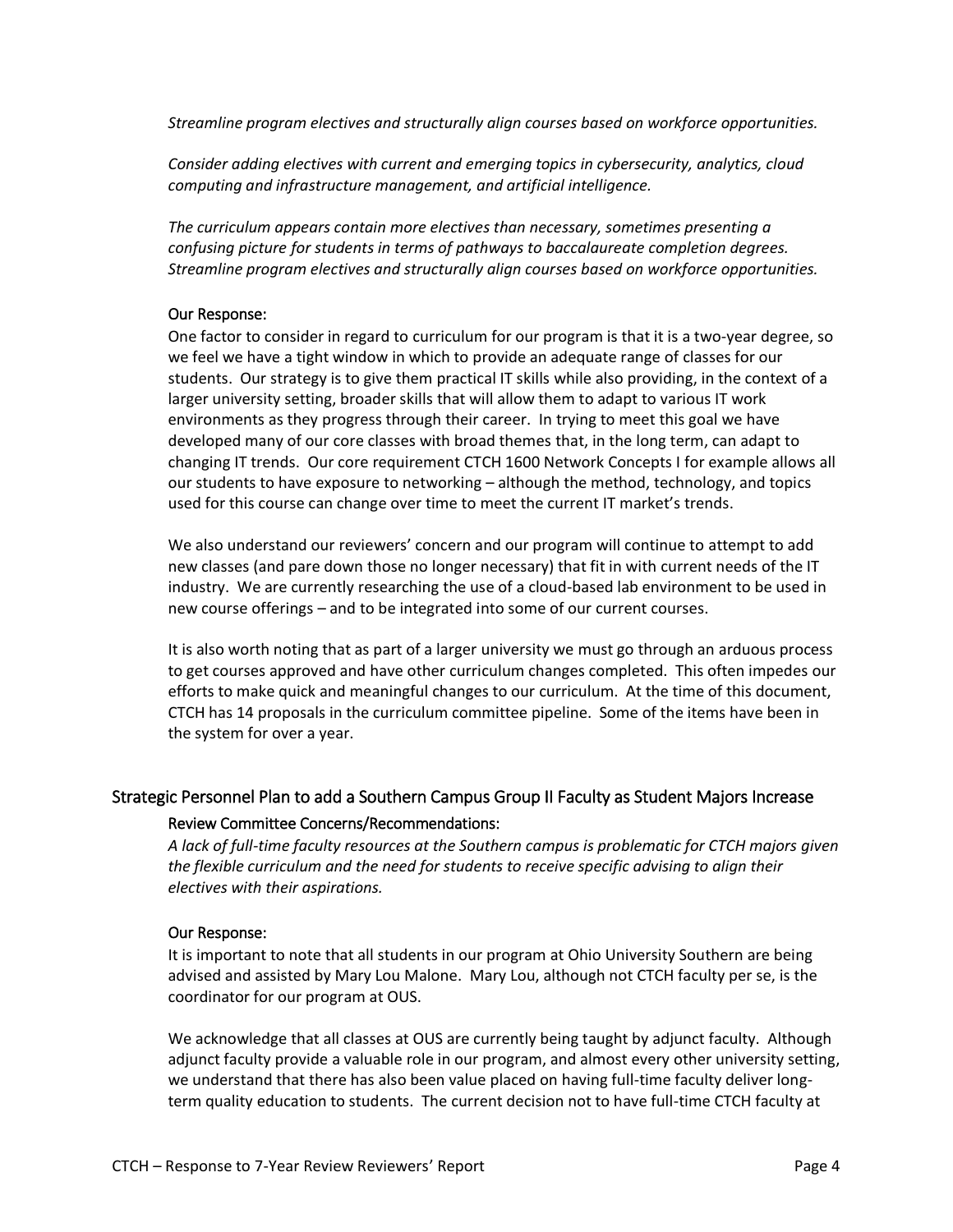OUS is made by the local campus. This speaks to the current structure of our, and most other OU RHE programs – certain aspects are centrally coordinated but many, such as personnel decisions, are controlled by the local campus.

We disagree with the recommendation that a new faculty hire for the Southern or any campus, should be a non-tenure track position. We believe the determination of tenure track or nontenure track hiring should be made at the time a position is defined.

In closing we would also like note the correct spelling of Christine Wolfe's surname is Wolfe.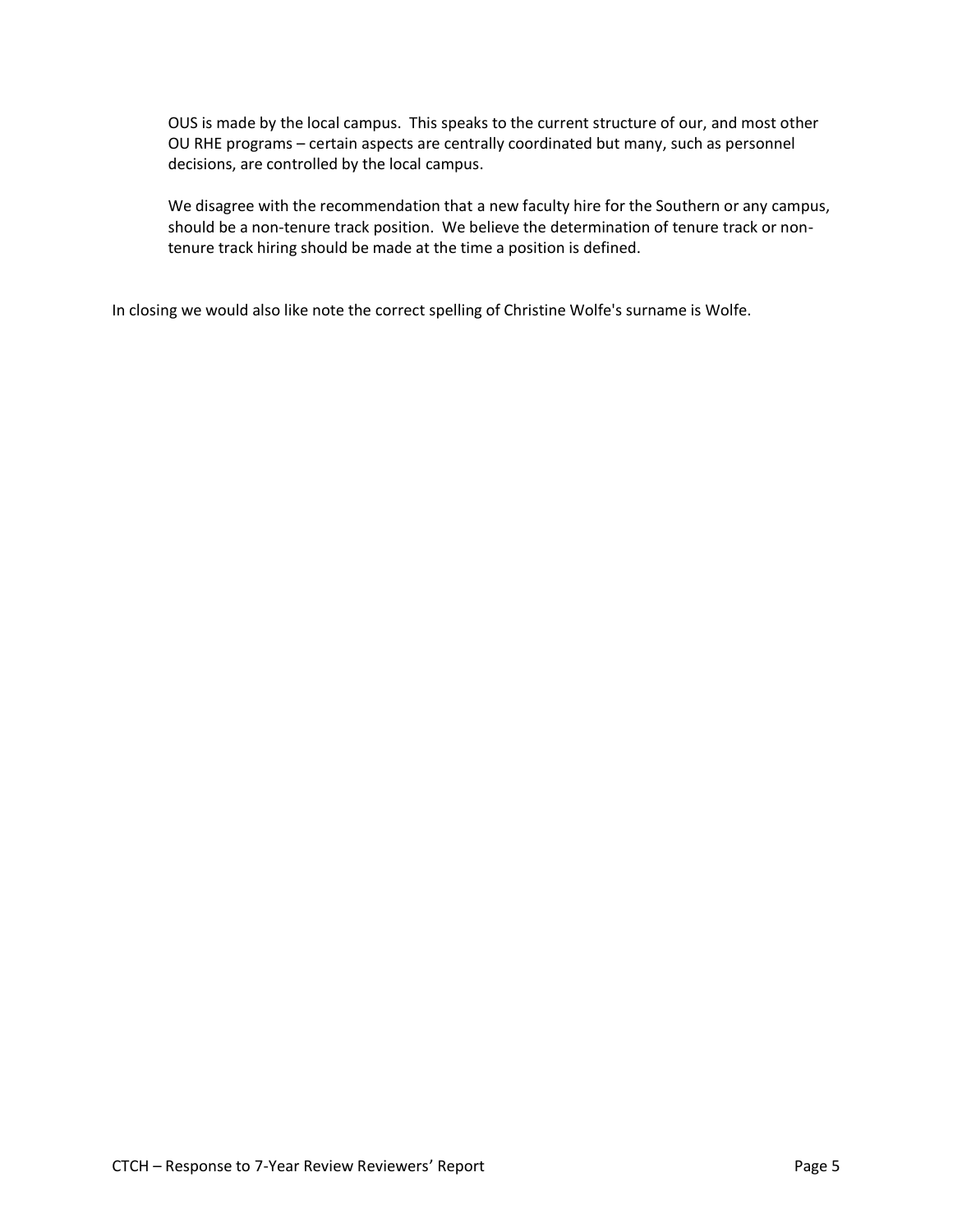

March 8, 2019

Office of the Dean 1570 Granville Pike Lancaster OH 43130-1097

T: 740.654.6711 F: 740.687.9497 Dr. John Cotton Chair, Program Review Committee University Curriculum Council (UCC)

Dear Dr. Cotton:

This memo provides the response of the regional campus deans where the Computer Technology (CTCH) associate degree program is offered. We concur with the commendations expressed by the review committee. The faculty are genuinely interested in all aspects of the program and given the nature of the discipline remain committed to curriculum change to maintain its relevancy and value to students and their employers. We would encourage the faculty to continue to revise the curriculum to maintain its relevancy, particularly into areas such as data analytics, logistics and cybersecurity where there are currently numerous employment opportunities. We are also in full agreement that the program is viable and important to the regional campus mission.

With respect to concerns in the report, the collective faculty of the discipline systematically addressed each with a response. The deans concur with the observation and response to engage more with the community. As noted, the culmination of this program review process opens up the opportunity to connect with community advisors and discuss experiential learning and the other recommendations. The strength and value of regional campus programs is in their service to the community.

Similarly, we concur with the faculty response that we continually strive to address diversity and that diversity in role models, including female role models, in non-traditional fields is important contributions to the community we serve and a way to help meet demand for IT professionals.

It appears some confusion occurred regarding bachelor's degree pathways. This is understandable given the scope of work taken on by external reviewers. The deans recognize that often the specific skill set for associate degree technicians and entry level positions is not compatible to 4 year degree programs. However, RHE does provide bachelor's degree completion programs that broaden skills and knowledge of applications of IT (e.g., the BTAS/Applied Management degree) as well as marketability for advancing in a career.

As with other programs, assessment activities while documented are still being enhanced with respect to the measurement of outcomes and the utility of the data in curriculum improvements. The deans are committed to seeing assessment fully implemented, producing valuable data, and informing the future of RHE associate degree programs. Assessment should inform curriculum and curriculum in a technical program, while broad